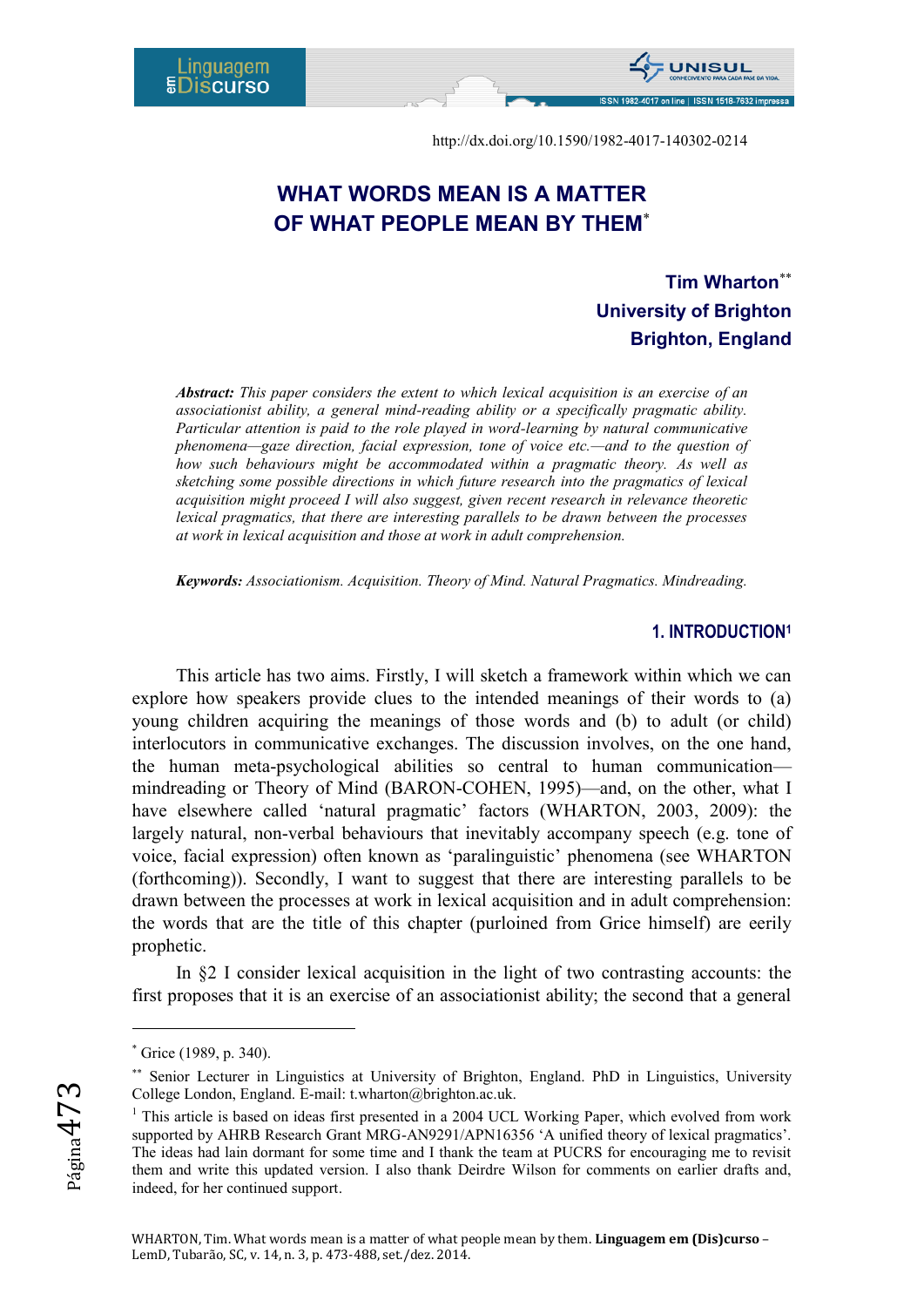

mindreading ability is involved. I present arguments in favour of the latter approach. Acquiring the meanings of words is largely a matter of working out, using (among other things) natural, non-verbal cues, what it is that people are referring to when they use them. In §3 I outline the theoretical framework adopted here, Relevance Theory (SPERBER; WILSON, 1986/1995, 2013), and show that since understanding utterances is as a matter of working out, using natural, non-verbal cues, the intentions behind them, the skills implicated in the way adult speakers use and understand them are the same skills that the second approach regards as crucial to the way children acquire the meanings of words. I then go on to consider the extent to which lexical acquisition might be an exercise of a pragmatic, as opposed to a general mindreading ability. In §4 I revisit earlier work of my own on the 'showing-meaning<sub>NN</sub>' continuum (WILSON; WHARTON, 2006; WHARTON, 2009), which concerns itself with how natural, nonverbal behaviours might be accommodated within a pragmatic theory. In the final section, I tie up the loose ends and propose some of the experimental implications adopting this framework might have as well as pointing to the parallels mentioned above.

## **2. LEXICAL ACQUISITION AND MINDREADING**

**UNISUL** 

The remarkable precocity children exhibit in their ability to learn words is well documented. According to Paul Bloom (2000), from the age of 12 months children acquire roughly ten new words a day. By the time they are 17 they will have attained a vocabulary of (on a conservative estimate) 60,000 words. In the absence of formal training, very young children 'fast-map' words to meanings after only one or two exposures. Sometimes (in the case of many verbs, for example) not even the virtual absence of explicit naming by carers affects the child's ability to map new words onto actions.

Central to Bloom's thesis is the claim that the child's sensitivity to the mental states of others plays a hugely important role in the process of lexical acquisition. In his 2001 précis, Bloom (2001, p. 1094) elaborates:

This proposal is an alternative to the view that word learning is the result of simple associative learning mechanisms, and it rejects as well the notion that children possess constraints, either innate or learned, that are specifically earmarked for word learning.

Statistical correlations, children are sensitive<br>
Under this view, acquiring the meanings of v<br>
using natural, non-verbal cues, what it is the<br>
them. He provides a whole range of convin-<br>
model over an associationist one.<br> The view that word learning is the result of associative learning mechanisms (BLOOM, L., 1994, p. 91) can be traced back to the Empiricist philosophers. Under this view, children form reliable associations between words and their meanings as a result of their sensitivity to statistical co-occurrences between what they see and what they hear. Bloom P.'s alternative view argues that rather than just being sensitive to statistical correlations, children are sensitive to the referential intentions of speakers. Under this view, acquiring the meanings of words is largely as a matter of working out, using natural, non-verbal cues, what it is that people intend to refer to when they use them. He provides a whole range of convincing arguments to support a mind-reading model over an associationist one.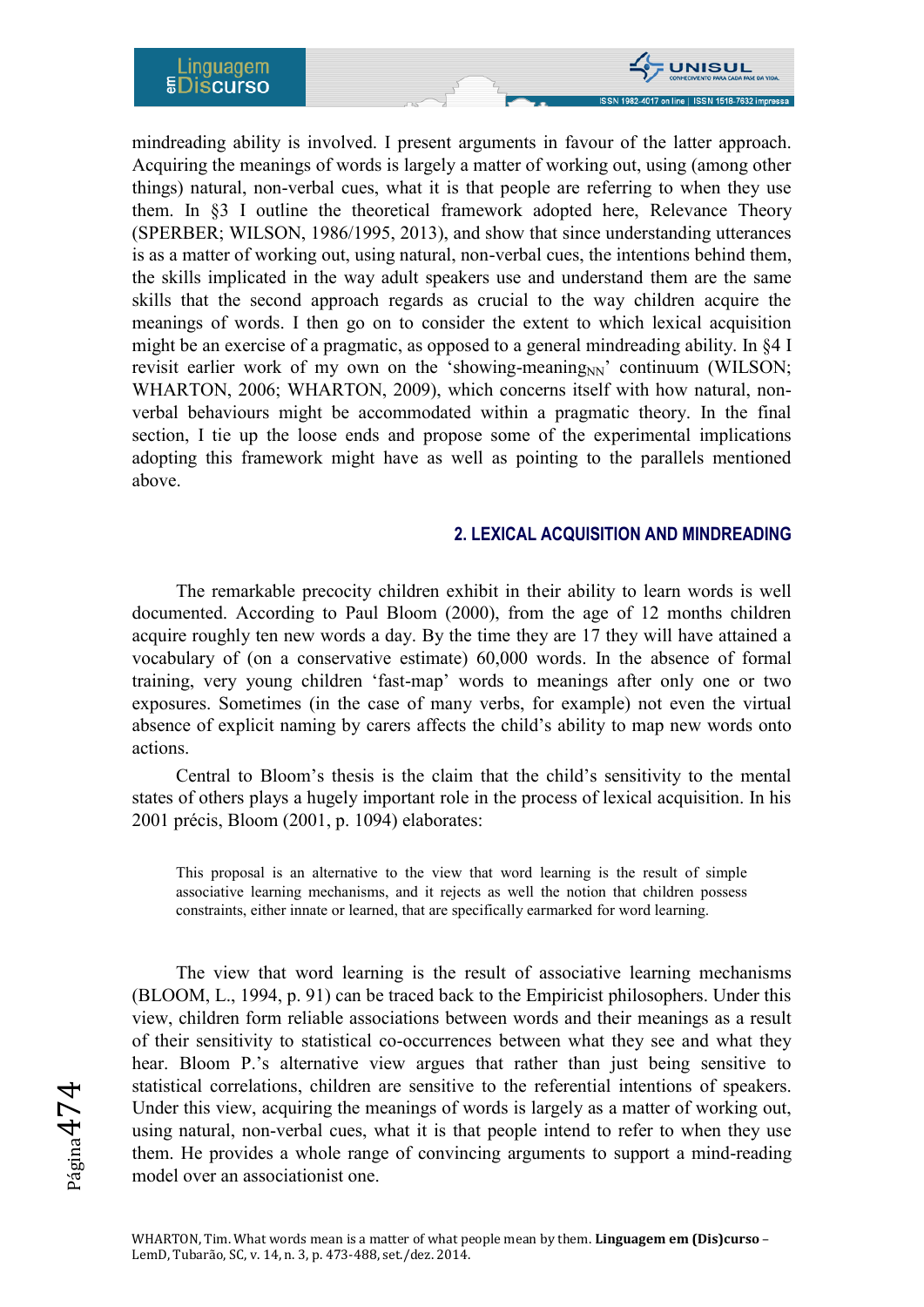In the first place, the input the child receives is flawed in key regards. In some cultures, for example, parents and carers do not overtly name objects for children at all, yet word-learning proceeds at the same rate as in cultures where they do. Even in cultures where objects are overtly named by parents and carers, it is not always the case that a child will be looking at the object being named at the time they hear the word for that object. If word learning were simply a matter of associationist correlation, then on the basis of the input they receive we would expect the child to make many mapping errors in the course of word learning. The fast-mapping by children of words onto meanings is conspicuously error-free.

**UNISUL** 

Secondly, there is experimental evidence to favour a mindreading model over an associationist one. In a series of experiments, Baldwin (1991, 1993) effectively tested the two models. A child was given an object to play with while another, different, object was put into a bucket in front of the experimenter. Whilst the child was looking at the object she was playing with, the experimenter looked at her object and said a novel word—'It's a modi'. As Bloom (2000, p. 64) reports:

This gives rise to a perfect Lockean correspondence between the new word and the object the baby was looking at. But 18-month-olds don't take modi as naming this object. Instead, they look at the experimenter and redirect their attention to what she is looking at… [T]hey assume that the word refers to the object the experimenter was looking at when she said the word—not the object that the child herself was looking at.

Thirdly and finally, a mindreading model predicts that autistic individuals, who have impaired mind-reading abilities (LESLIE, 1987; HAPPÉ, 1994, BARON-COHEN, 1995; SCHOLL; LESLIE, 1999) and have problems with pragmatic tasks generally, should show impaired word learning abilities. This is indeed the case. Baron-Cohen et al. 1997 replicated Baldwin's experiments with autistic children. As predicted by the mindreading model, these children assumed that the word modi referred to the object they, rather than the experimenter, were looking at. Autistic children do not monitor gaze direction (MUNDY et al, 1986) and the autistic child remains unaware that the experimenter is intending to refer to something other than the object the child herself is looking at.

Showed that two-month-old infants look signature their face; Papousek and Pa infants look up to three times longer at a face looking away.<br>
Nooking away.<br>
WHARTON, Tim. What words mean is a matter of what p<br>
LemD, Tubarão, If mindreading is so centrally implicated in the way children learn words, then natural pragmatic factors will play a crucial role. Facial expression, gesture and gaze direction all provide an audience with vital clues as to the mental states of the others. Gaze direction is clearly one of the most important factors at play and in Baldwin's experiments, it is the most crucial piece of evidence that the child has as to the experimenter's intentions. Indeed, gaze direction is such a reliable indicator of aspects of another's intentions that it seems plausible to suggest that humans have an evolved, dedicated mechanism to monitor it. Baron-Cohen (1995) proposes that there is an 'Eye Direction Detector', which might form a sub-module of the wider mind-reading module. Infants are disposed at a very early age to monitor eyes: Barrera and Maurer (1981) showed that two-month-old infants look significantly more at an adult's eyes than at other regions of their face; Papousek and Papousek (1979) suggest that six-month-old infants look up to three times longer at a face that is looking at them than at one that is looking away.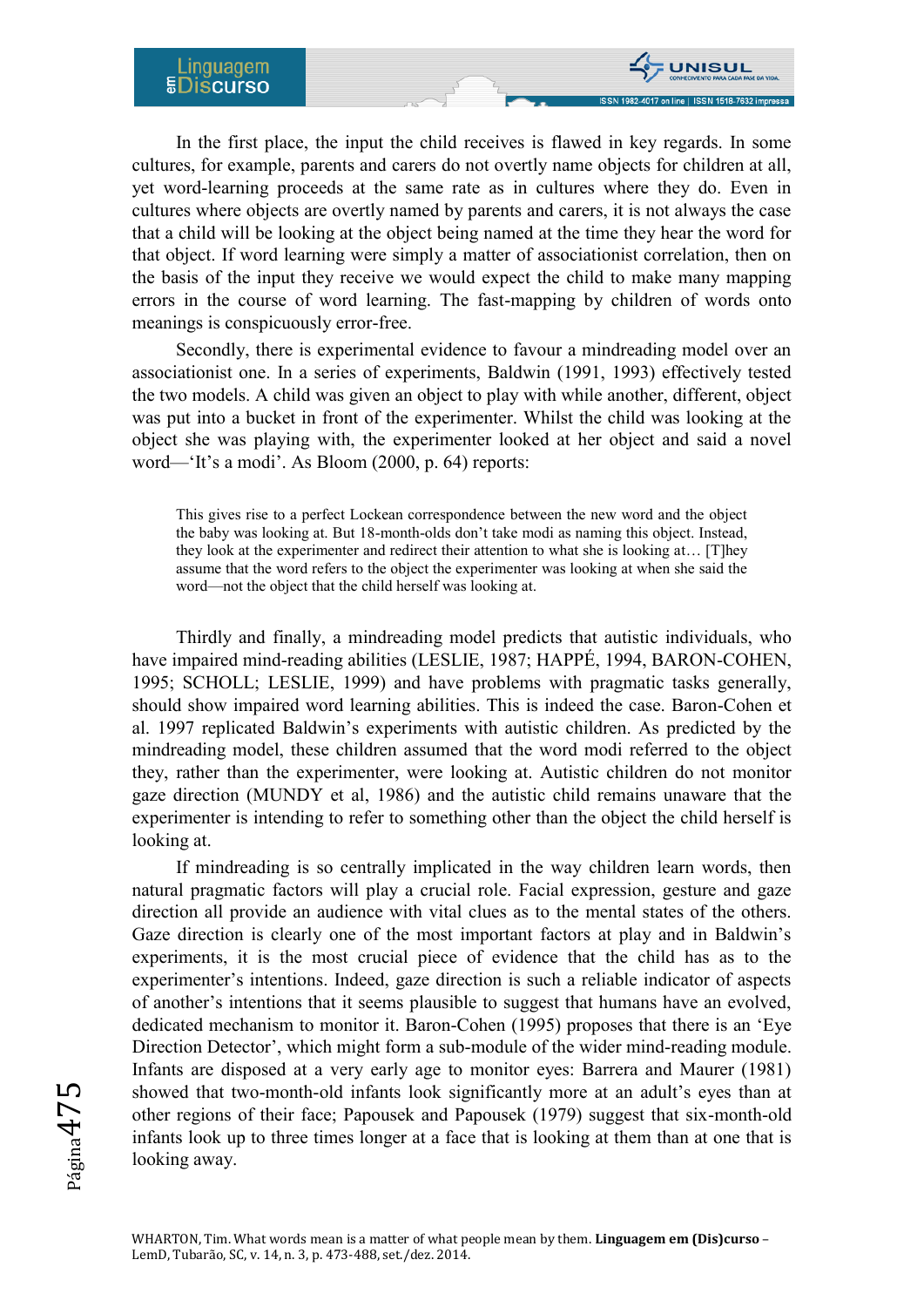

Of course, at this very early stage in development, the child may just be ‗tuningin' to gaze direction, rather than attributing complex mental states (such as intentions) on the basis of it. Nonetheless, it appears that gaze direction quickly comes to be perceived as the main way adults indicate objects to children in the naming process. At a similarly early age, children follow adults' pointing gestures. By the age of one the child herself begins pointing, and monitors the gaze direction of the adult to check whether she has been successful in changing the focus of their attention. As well as the problems autistic individuals have tracking gaze direction, Sigman and Kasari (1995) show how even basic acts of showing such as pointing are problematic for autistic individuals, predicting precisely the results found in Baron-Cohen et al. (1997).

At a later stage in her development, the child tracks not just gaze direction in word learning tasks, but also emotional expression as evidenced by facial expression and tone of voice. Tomasello and Akhtar (1994) report that children tracked not only the gaze but also the facial expression and tone of voice of experimenters while they searched for an object being named with a novel word ('toma'). When the experimenter had clearly found her goal, the child recognised this was so by interpreting her emotional expression, and understood the word accordingly. Interjections and other expressions of emotion also play a role. In Tomasello and Kruger (1992) an experimenter uttered an unfamiliar verb when telling the child what action she was about to perform. She then performed two actions, one accompanied by an expression such as 'whoops', which indicated the action was accidental, and the other accompanied by a word indicating the action was intended. The child monitored the experimenter's reactions and took the verb to refer to the intended action, rather than the apparently accidental one. Since autistic individuals also have problems interpreting emotional states (HOBSON; OUSTON; LEE, 1988; MURIS; MEESTERS; MERCKELBACH; LOMME, 1995) the prediction would be that they would fail in experiments such as these.

Bloom attributes the often somewhat bizarre use of words by autistic individuals to the fact that they only have associationist, rather than mind-reading strategies to resort to in lexical acquisition. Diesendruck (2004) suggests that those non-human animals that acquire limited vocabularies (such as trained bonobos) also do so by using associationist abilities. However, as Sperber (2004) notes in response to Diesendruck, it is not the case that autistic children have no interpretive abilities at all. An alternative possibility is that their interpretive abilities are limited by their failure to comprehend natural pragmatic cues such as gaze direction, tone of voice, facial expressions of emotion, etc., but that they are still performing recognisably pragmatic inferences in comprehension, and in particular in word learning. In the next section, I take up this proposal and consider the extent to which lexical acquisition might be an exercise of a pragmatic, as opposed to a general mind-reading ability.

## **3. LEXICAL ACQUISITION AND RELEVANCE 3.1 RELEVANCE THEORY**

**UNISUL** 

SSN 1982-4017 on line LISSN 1518-7632

Relevance theory (SPERBER; WIL<br>Chomskyan and Fodorian insights into lang<br>Gricean intention-based pragmatics with a<br>psychological research to provide a cognitive<br>WHARTON, Tim. What words mean is a matter of what p<br>LemD, Tub Relevance theory (SPERBER; WILSON, 1986/1995) takes its lead from Chomskyan and Fodorian insights into language and mind, and combines a broadly Gricean intention-based pragmatics with aspects of cognitive science and modern psychological research to provide a cognitive-inferential pragmatic framework.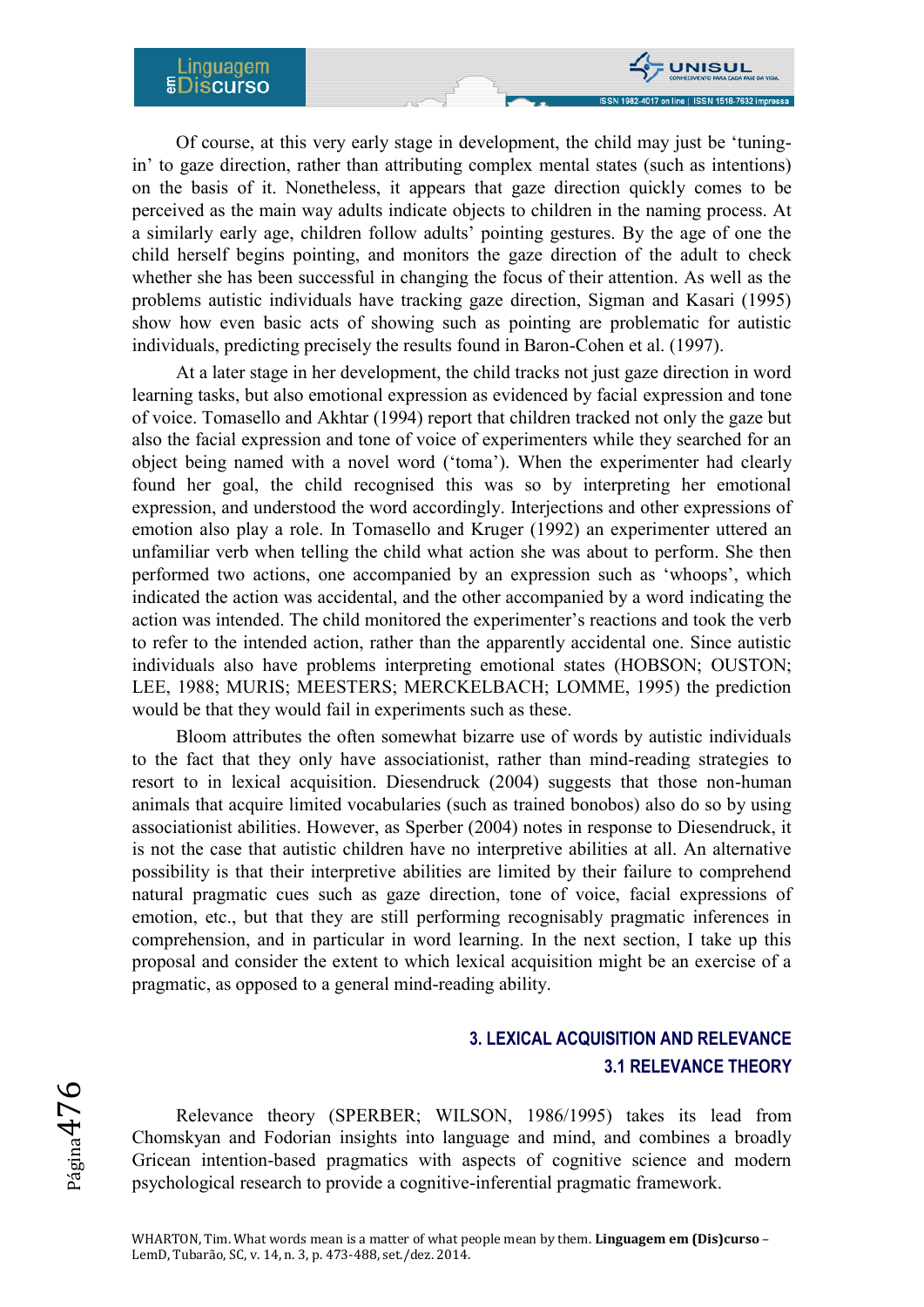

Relevance theory is built around two principles. The Cognitive Principle of Relevance makes a fundamental assumption about human cognition: the human cognitive system is geared to look out for relevant information, which will interact with existing mentally-represented information and bring about positive cognitive effects based on a combination of new and old information. Relevance itself is a property of inputs to cognitive processes, and is defined in terms of cognitive effects gained and processing effort expended: other things being equal, the more cognitive effects gained, and the less processing effort expended in gaining those effects, the greater the relevance of the input to the individual who processes it.

**UNISUL** 

The human disposition to search for relevance is seen as an evolved consequence of the tendency toward greater efficiency in cognition (SPERBER; WILSON, 2002). It is, furthermore, a disposition that is routinely exploited in human communication. Since speakers know that listeners will pay attention only to stimuli that are relevant enough, in order to attract and hold an audience's attention, they should make their communicative stimuli appear at least relevant enough to be worth processing. More precisely, the Communicative Principle of Relevance claims that by overtly displaying an intention to inform—producing an utterance or other ostensive stimulus—a communicator creates a presumption that the stimulus is at least relevant enough to be worth processing, and moreover, the most relevant one compatible with her own abilities and preferences. This Communicative Principle motivates the following relevance-theoretic comprehension procedure—taken from Wilson and Sperber (2002, p. 13):

Relevance theoretic comprehension procedure

- (a) Follow a path of least effort in computing cognitive effects: Test interpretive hypotheses (disambiguations, reference resolutions, implicatures, etc.) in order of accessibility
- (b) Stop when your expectations of relevance are satisfied

In the simplest case, an interpreter using the relevance-theoretic comprehension procedure would follow a path of least effort in interpreting an utterance, and stop at the first interpretation that he found relevant enough. For more complex cases, see below.

The inferential processes required by this account are unconscious and fast, and the comprehension procedure can be seen as a 'fast and frugal heuristic' of the kind currently gaining much currency in cognitive science (GIGERENZER; TODD 1999; KAHNEMAN, 2011). In this respect, the relevance theoretic approach diverges from more traditional Gricean accounts of comprehension (see GRICE, 1989, p. 30-31) indeed, from philosophical characterisations generally—which rationally reconstruct the comprehension process in the form of conscious and reflective inferences about the mental states of others. This raises the question of the precise relationship between the mechanisms responsible for the latter kind of inferences, which (mature) individuals are certainly capable of, and those deployed in spontaneous comprehension.

Sperber and Wilson (2002) present arg<br>
interpretive processes that underlie verbal c<br>
abilities of the type evoked by Grice. Their j<br>
verbal comprehension might be performed<br>
WHARTON, Tim. What words mean is a matter of wh Sperber and Wilson (2002) present arguments to suggest that there is more to the interpretive processes that underlie verbal comprehension than general mind-reading abilities of the type evoked by Grice. Their proposal is that the processes that underlie verbal comprehension might be performed by a domain-specific 'comprehension'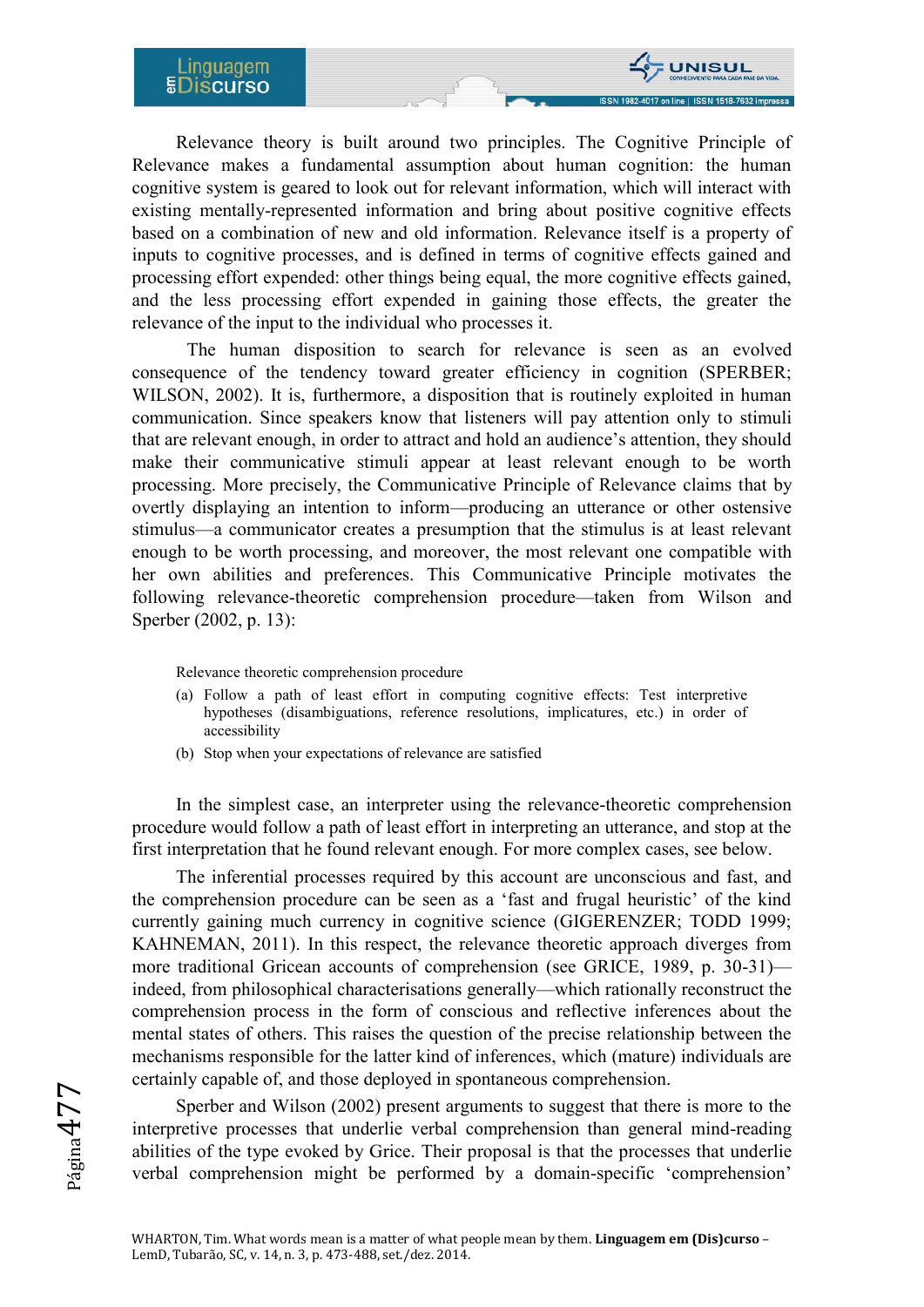

mechanism or module (SPERBER, 1994b, 2000).<sup>2</sup> The function of such a mechanism would be to interpret ostensive stimuli using the relevance-based comprehension procedure. They justify this conclusion on the following lines. Firstly, the types of ‗meaning' that a speaker can convey by producing an utterance are generally much more complex than the types of intention normally attributed to someone in order to explain their observed behaviour. Specialised mechanisms for the interpretation of speakers' meanings appear therefore to be necessary. Secondly and relatedly, we often attribute intentions to others by observing the effects of their actions, deciding which of those effects they might have desired, and attributing to them the intention to achieve those desired effects: for example, observing someone climb a tree and pick an apricot, we may infer that his intention in climbing the tree was to pick an apricot. However, a speaker will achieve very few effects by producing an utterance unless she is first understood, so the normal procedures for recognising the intentions behind ordinary non-communicative actions won't work: the hearer can't first observe the effect of an utterance and then infer what it meant. Third, on broadly Gricean accounts of communication, in order to understand intentional communication, as opposed to ordinary non-communicative behaviour, it is necessary to be able to attribute several layers of metarepresentations; yet young children below the age of 4—the same children who (as do autistic subjects) fail standard mind-reading tests—master verbal communication quickly and effortlessly well before this age. Moreover, they acquire words effortlessly too.

**UNISUL** 

A fully developed mindreading ability, or 'first-order' theory of mind, is often equated with ability to pass a first-order version of the false-belief test (see BARON-COHEN, 1995; SCHOLL; LESLIE, 1999). In this test, a child and an experimenter watch while an object is placed in a certain location. The experimenter then leaves the room and the object is moved to a new location (now unknown to the experimenter). When the experimenter returns to the room, the child is asked where she will look for the object. If the child can attribute a belief to the experimenter about the location of the object which differs from the belief she herself holds (i.e. one that is false), she will say that the experimenter will look in the wrong place. This presents a problem for an account that claims that general mind-reading abilities are put to use in word learning (which is under way well before children can pass the false-belief task). Why, when they acquire words so successfully, do children fail the false-belief task?

One answer would be to suggest that the false-belief task is testing for something more complex than the ability to attribute mental states (see BLOOM; GERMAN 2000). There is a growing literature on the question of how it is that children can be adept interpreters of utterances before they can read minds (in the sense of pass regular false-belief tasks), and a variety of different camps are emerging. In the first camp, there are those (TOMASELLO; BARTON, 1994; AKHTAR; CARPENTER; TOMASELLO, 1996; HAPPÉ, LOTH, 2002) who warn against underestimating the inferential abilities of young children. In another there are those (RECANATI, 2002; BREHENY, 2006) who claim that we overestimate the degree to which the inferential attribution of intentions is a prerequisite to verbal communication. Research over the past ten years

1

intentions is a prerequisite to verbal community<br>
The set of Sperber<br>
<sup>2</sup> I use the term 'module' in the sense of Sperber<br>
evolutionary psychology: that is, in a somewhat 'loose<br>
(1983).<br>
WHARTON, Tim. What words mean is a  $2$  I use the term 'module' in the sense of Sperber (1994b) and, indeed, much of the literature on evolutionary psychology: that is, in a somewhat 'looser' sense than the one originally proposed by Fodor (1983).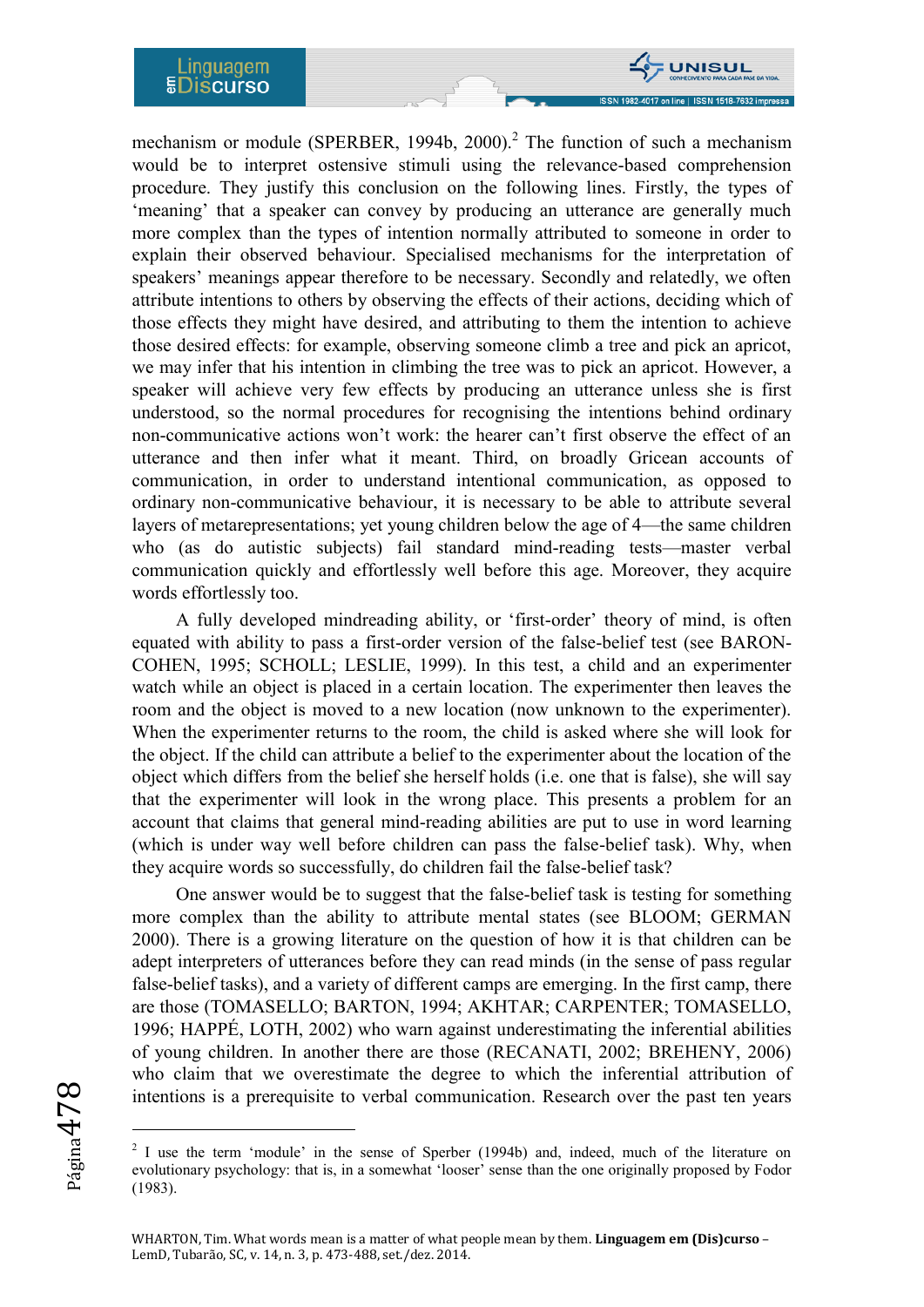

puts an interesting new slant on the debate. Onishi and Baillargeon (2005) suggest that on the basis of results from a new experimental paradigm, children as young as 15 months can pass a non-verbal variant of the false-belief task. Southgate, Chevallier and Csibra (2010) demonstrate that 17-month-old children appeal to false beliefs in order to understand the referential intentions of others.

Another solution would be to propose that word learning is facilitated by the same comprehension module that is responsible for intentional communication. This module is capable of generating complex, multi-layered metarepresentations specifically in communicative situations. Happé and Loth (2002) provide experimental evidence that supports this claim. They show that young children below the age of 4, who regularly fail basic first order theory of mind tests, are able to track false beliefs if the task is adapted so that it becomes a word-learning task. Akhtar (2002) provides experimental evidence suggesting that expectations of relevance play a role in lexical acquisition, and in particular that children's hypotheses about word meaning seem to be produced by following a path of least effort, as described in the relevance-theoretic comprehension procedure. There is evidence from pathology too. Individuals with Asperger's Syndrome—an autism-related condition (FRITH, 1991)—show typically impaired mind-reading abilities, but 'normal' language acquisition. Again this suggests a degree of dissociation between the mind-reading skills underlying social interaction, which autistic individuals and people with Asperger's Syndrome find hugely problematic, and those underlying language acquisition.

In contrast to Bloom's proposal that autistic individuals bring simple associative mechanisms to bear on the word-learning process, the relevance-theoretic position suggested by Sperber (2004) is that they, just like normal children, are using the relevance-theoretic comprehension procedure and following a path of least effort, but on the basis of impoverished input caused by their inability to interpret 'natural pragmatic' clues such as gaze direction, pointing, facial expressions, etc. More generally, autistic individuals typically use the least sophisticated of three interpretive strategies proposed by Sperber (1994a). When they can find the right interpretation by following a path of least effort and accepting the first interpretation that they find relevant enough ('Naive Optimism'), comprehension will succeed. However, they will fail in cases requiring more sophisticated strategies: for example, where the speaker is mistaken about what they will find relevant enough (‗Cautious Optimism'), or is engaged in some forms of deceit (‗Sophisticated Understanding') (see SPERBER, 1994a; WILSON, 2000). By contrast, normal children become capable of Cautious Optimism (and hence of adjusting their interpretations to take account of the speaker's mistaken beliefs) at around the same time as they pass standard first-order belief tests.

#### **3.2 COMPREHENSION AND MINDREADING**

**UNISUL** 

matter of working out the intentions behind t<br>speakers use and understand them are the sa<br>way children acquire the meanings of words<br>intentions and interpret natural cues in order<br>WHARTON, Tim. What words mean is a matter The basic proposal I want to make is this: since understanding utterances is as a matter of working out the intentions behind them, the skills implicated in the way adult speakers use and understand them are the same skills that Bloom sees as crucial to the way children acquire the meanings of words. Just as children are required to attribute intentions and interpret natural cues in order to acquire word meanings, so adult hearers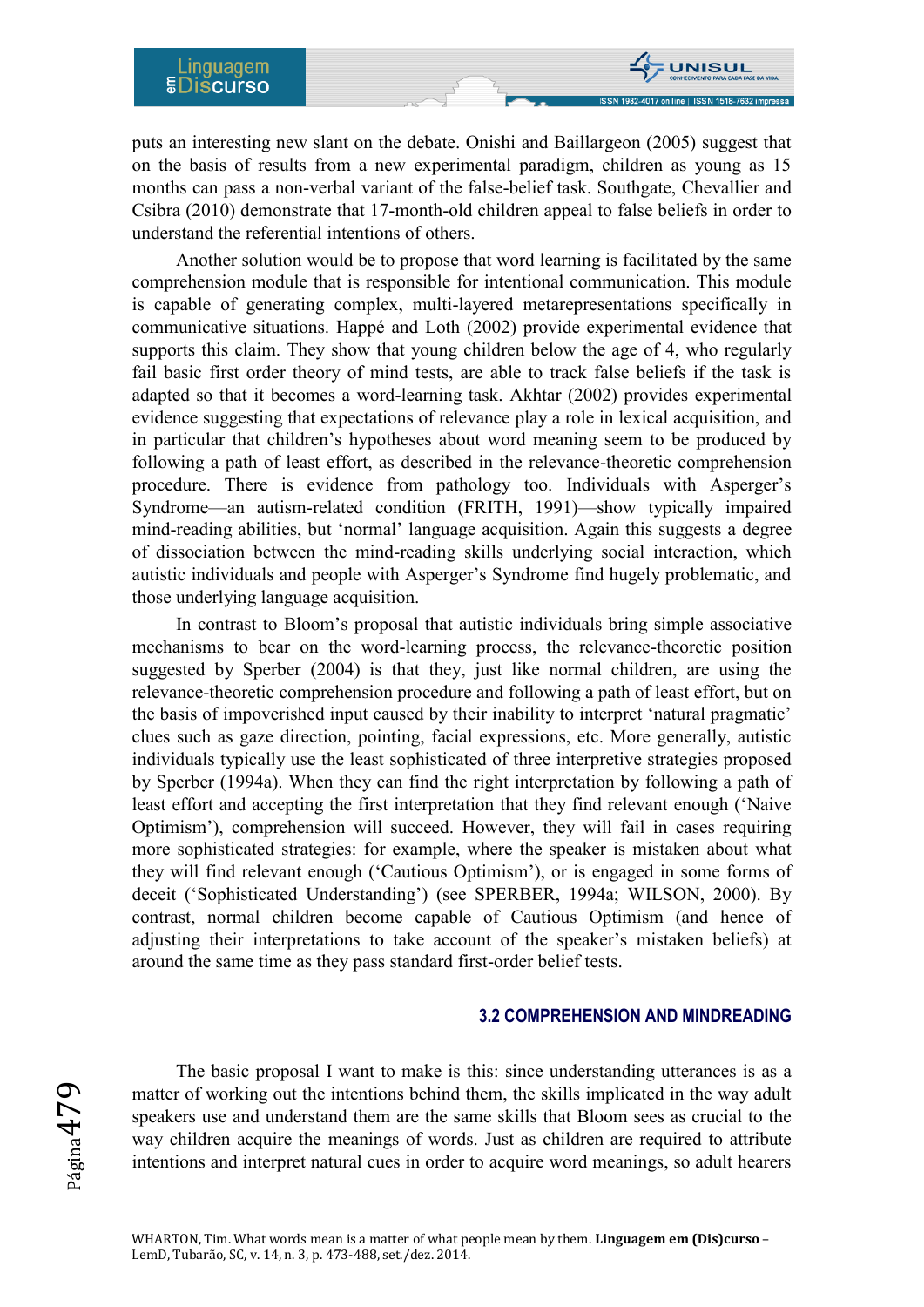

must do so in order to interpret successfully the words they hear. Indeed, the way children acquire words may provide them with clues as to how they are used.

One similarity between relevance theory and Grice's pragmatic framework is that both distinguish (in different ways, and using different terminology) between the explicit and the implicit content of an utterance. The relevance-theoretic distinction between explicatures and implicatures bears some similarity to Grice's distinction between saying and implicating. However, the two pairs of notions are certainly not identical (see CARSTON, 2002). In Grice's framework, pragmatic inference contributes mainly to implicatures. In relevance theory, explicatures are recovered via a mixture of linguistic decoding and pragmatic inference, and are also a matter of degree: the greater the degree of linguistic encoding, the more explicit the explicitly communicated content of the utterance.

A second difference between Gricean pragmatics and relevance theory, and a central claim of relevance-theoretic pragmatics, is that explicatures and implicatures are developed in parallel, with the explicit content being adjusted or 'fine-tuned' in various ways in order to yield the implicatures required to satisfy the audience's expectations of relevance. In particular, encoded lexical meanings may have to be narrowed or loosened (assigned a narrower or broader denotation) in order to yield the expected level of implicatures (CARSTON, 1997, 2002; SPERBER; WILSON, 1998; WILSON, SPERBER 2002). Just as natural cues play a central role in lexical acquisition, so they also play a role in lexical pragmatics, the adjustment of encoded conceptual content. Crucial to lexical pragmatics is the observation that there is an interaction between decoding and inference not only the level of what is explicitly communicated by a whole sentence, but at word level too: a particular word may be used to express not exactly the concept it encodes, but a broader or narrower concept whose construction is constrained by pragmatic principles (CARSTON, 2010; WILSON; CARSTON, 2007).

In these cases, the hearer constructs an ad hoc concept guided by considerations of relevance (for more on the nature of ad hoc concepts, see ALLOTT; TEXTOR, 2012). This kind of adjustment of conceptual content is seen as one of the principal processes in explicit communication. Consider the word 'bear', the meaning of which might be narrowed in (1) to denote a sub-set of bears (e.g. polar bears), or loosened in (2) to include objects which are not strictly bears at all (e.g. large human beings):

- (1) A bear walked out across the frozen sea.
- (2) Chris was huge: he was a bear.

Indeed, the same cues that children use in the acquisition of words play a regular role in adult comprehension. Indeed, the interpretation of natural communicative phenomena feeds directly into the lexical adjustment process. Consider examples (3),  $(4)$  and  $(5)$  below:

- (3) Jack: Shall we sit out here?
	- Lily (shivering ostensively): I'm cold.
- (4) Lily (furiously): That makes me angry!
- (5) Lily (smiling broadly): I feel happy.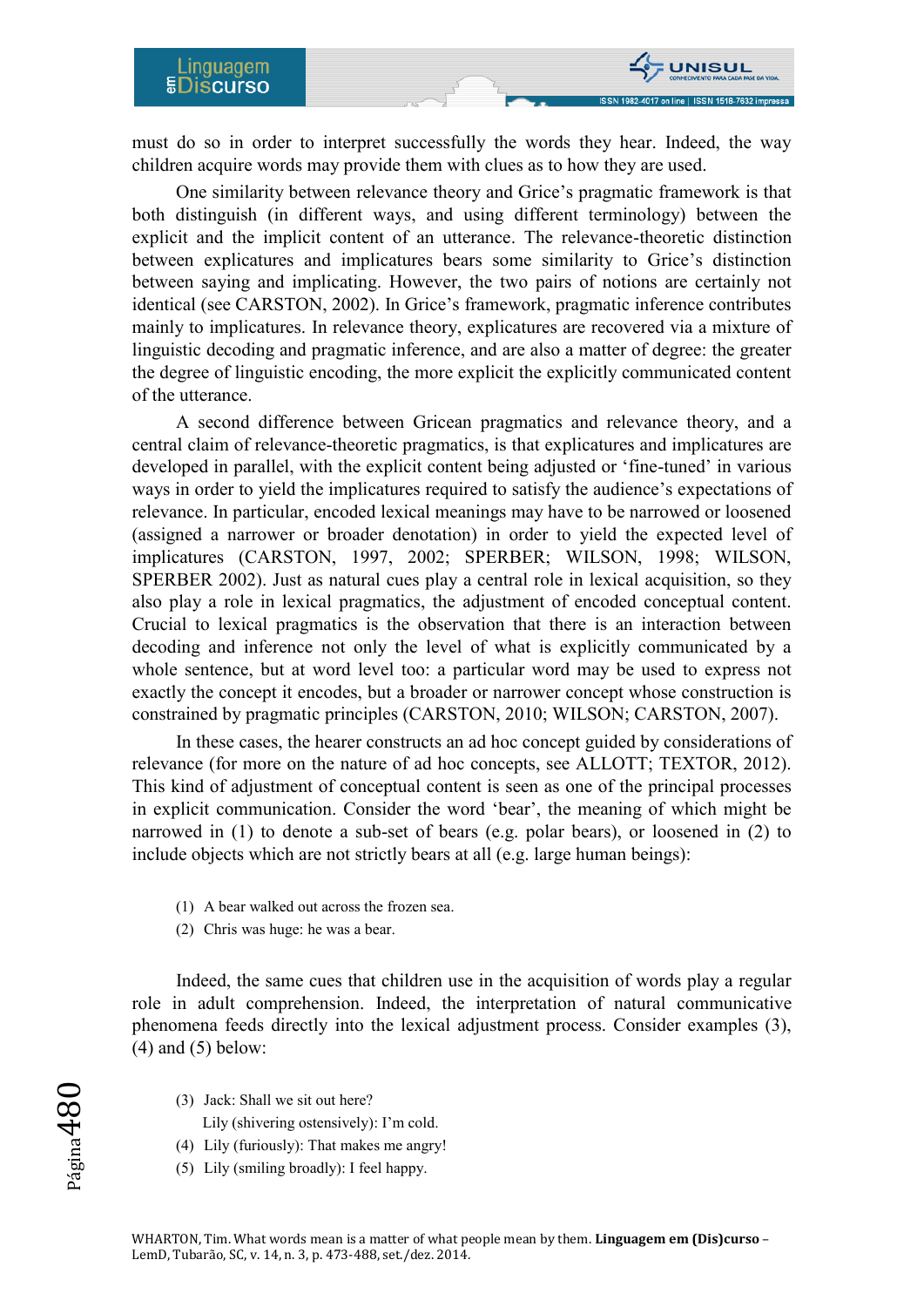

In (3), Lily and Jack meet outside a café. Lily's ostensive shiver accompanying her utterance of 'I'm cold' should be picked up by the relevance-theoretic comprehension procedure and used in interpreting the degree term 'cold'. The nature of the shiver will be treated as commensurate with the degree of coldness she feels, and, in effect, will calibrate the degree of coldness Jack understands her to feel and to be expressing as part of her meaning. The fact that Lily has shivered ostensively motivates Jack's search for the 'extra' meaning Lily intends to convey. Clearly in this case, implicatures may depend on it; thus, Jack might be entitled to infer that Lily is definitely cold enough to want to go inside. In a parallel example, Lily's ostensive shiver accompanying her utterance of 'It's lovely out here on the terrace, isn't it?' might provide Jack with a clue that she is being ironic, that actually she hates it on the terrace and that she would prefer to go inside. In both cases, shown natural behaviours feed into the interpretive process, guiding the hearer to a certain range or type of conclusions.

**UNISUL** 

Notice, too, that the natural behaviours produced by Lily not only help Jack establish the implicit content of her utterance, but also contribute to the proposition he takes her to be expressing (or the basic-level explicature of her utterance). The truth conditions of her utterance of 'I'm cold'—and the truth-conditions of  $(4)$  and  $(5)$ , which also contain degree terms—will vary according to the type or degree of ‗coldness' (or 'anger' or 'happiness') she intends to communicate, and hence reflects in her natural behaviour (WHARTON, 2009; WILSON, CARSTON, 2007).

What Lily linguistically encodes by using the word 'angry', for example, is some quite general concept, which encompasses a considerable range of degrees and types of anger that may have to be narrowed during the comprehension process in order to satisfy Jack's expectations of relevance. The linguistically encoded content is calibrated by Lily's furious tone of voice and enriched by Jack to a concept—ANGRY\*—that he takes to be commensurate with the degree and type of anger Lily intends to convey. What she encodes by the use of the word 'happy' is also a quite general concept; again the occasion-specific sense is calibrated by reference to Lily's natural behaviours—in this example by features of her tone of voice and smile.

For autistic individuals, rather than providing important clues to the speaker's intended meaning, these subtle variations in pitch, and constantly shifting facial expressions, are nothing more than an irritating distraction. (See McCANN; PEPPÉ for a comprehensive review of interpretation of vocal cues by people with autism.) Consider the following, taken from the writings of Donna Williams, an author with autism:

Speak to me through my words,' I asked Dr. Marek. I wanted to cut down the struggle in putting mental pictures into words. 'Can you take the dancing out of your voice and not pull faces so you don't distract me from what you're saying (WILLIAMS, 1994, p. 95)

not omy then regular interpretation of the radio acquisition. (See McCANN; PEPPE, 2003 people have interpreting prosody, and CHEV view.)<br>
we view.)<br>
WHARTON, Tim. What words mean is a matter of what p<br>
LemD, Tubarão, SC, v The 'natural' side of communication, then, remains totally alien, and this affects not only their regular interpretation of utterances such as (3)-(5) but also their lexical acquisition. (See McCANN; PEPPE, 2003 for an overview of the problems autistic people have interpreting prosody, and CHEVALLIER et al, 2010 for a slightly different view.)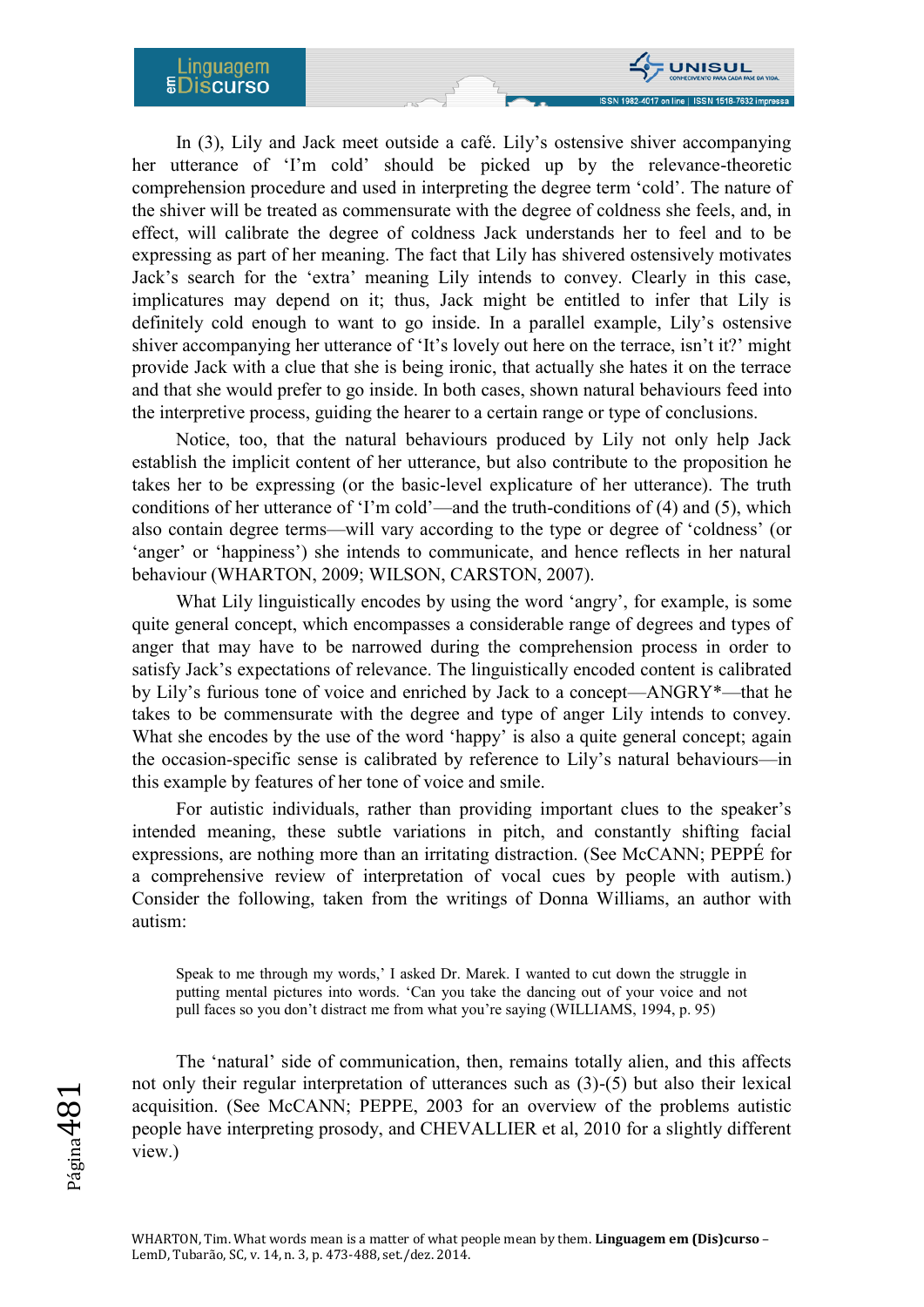## **4. NATURAL PRAGMATICS AND THE SHOWING-MEANINGNN CONTINUUM**

**UNISUL** 

When I speak of 'natural' communicative phenomena. I have in mind phenomena that mean naturally (GRICE, 1957). In Grice's terms, 'means naturally' is roughly synonymous with 'naturally indicates', so in the same way that black clouds might be said to mean rain or smoke to mean fire, Lily's smile might be said to mean she is happy, or Jack's frown mean he is displeased. This can be contrasted with the kind of meaning inherent in language (often referred to as 'arbitrary' or 'conventional'), which Grice called non-natural; so the word pluie means 'rain'; Lily está feliz means 'Lily is happy', or "what that remark meant was 'Jack is displeased'".

In Wharton (2009), I propose that behaviours which carry natural meaning in Grice's sense fall into two classes. The distinction is based on the ethological distinction between signals and signs made in Hauser (1996, p. 9-10). In the first class there are those natural behaviours that have a signalling function:<sup>3</sup> the reason that these behaviours have propagated in our species is that they convey information to others about an individual's mental state (van HOOFF, 1972; FRIDLUND, 1994; EKMAN 1999). In the class of signals I include smiles and other facial expressions: 'These expressions have been selected and refined over the course of evolution for their role in social communication' (EKMAN, 1999, p. 51).

In the second class there are phenomena that carry natural meaning but do not have a signalling function: signs. In the class of signs I include, for example, shivering and bruises. Consider gaze direction as another example. The fact that someone's gaze is directed to a particular object lets others know what he is seeing; however, this is not its function but merely a by-product of the way the human visual system works.<sup>4</sup>

Although signs do not have a communicative function—in the sense that that is not the reason they have propagated in our species—they can be put to use in intentional communication. Indeed, all these natural behaviours, whether they are signs or signals, may be deliberately shown to an audience to provide evidence of an intention to inform.

Relevance theorists (SPERBER; WILSON, 1986/95, p. 53; WHARTON, 2009) have argued that there is a continuum of cases between (indirect) cases of Gricean meaning<sub>NN</sub> and cases of 'showing', where the evidence provided for the first layer is relatively direct. This idea that there is a continuum of cases has implications for the domain of pragmatic principles or maxims, for it suggests that they are best seen as applying to the domain of intentional communication as a whole, rather than to the domain of meaning $_{NN}$ , as is generally assumed in Gricean accounts.

Among other things, the idea that there is a continuum of cases allows us to accommodate natural communicative behaviours within a pragmatic theory. The 'showing-meaning $_{NN}$ ' continuum provides a snapshot of the types of evidence used in

1

 $3$  For discussion of various senses of the word 'function' see SPERBER (2007).

<sup>&</sup>lt;sup>4</sup> As Hannes Rakoczy (p.c.) once suggested to me, then of gaze direction—the situation is perhaps more comp<br>the human eye) has evolved in such a way that gaze di<br>a person's eyes enable another to infer where that per<br>in <sup>4</sup> As Hannes Rakoczy (p.c.) once suggested to me, there are other factors to bear in mind and—in the case of gaze direction—the situation is perhaps more complex than this. The upper part of the human face (and the human eye) has evolved in such a way that gaze direction is more easily identified (i.e. the 'whites' of a person's eyes enable another to infer where that person looking, the region around the eye has evolved in such a way as to make the eye itself clearly visible). Notwithstanding this, I still maintain it is not the function of the *direction of gaze itself* to signal where an individual is looking.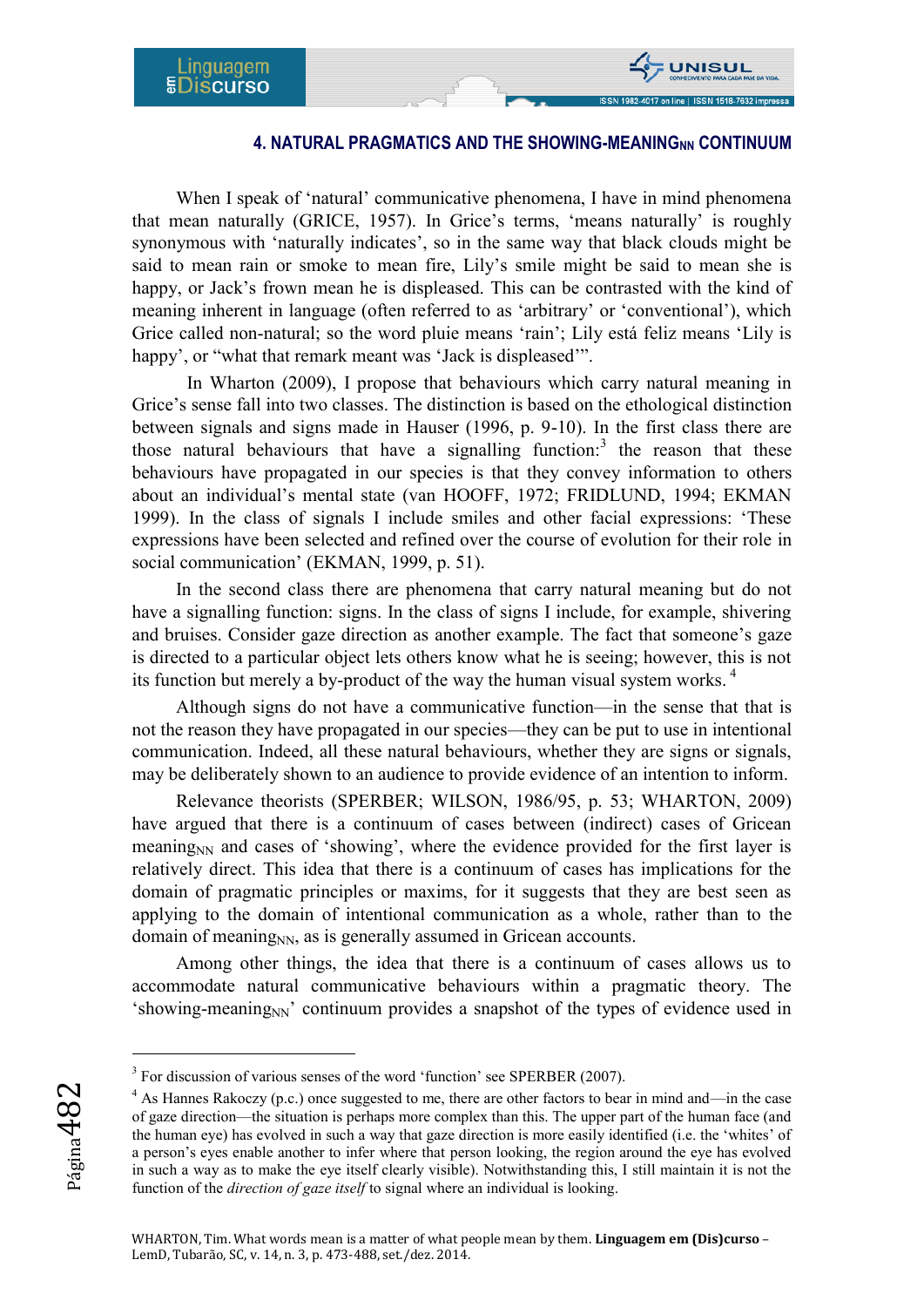

intentional communicative acts. Such acts are typically a composite of inter-related behaviours falling at various points along the continuum. At one extreme of the continuum lie clear cases of spontaneous, natural display; at the other extreme lie clear cases of linguistic coding, where all the evidence provided for the first, basic layer of information is indirect. In between lie a range of cases in which more or less direct ‗natural' evidence and more or less indirect coded evidence mix to various degrees (natural signals, for example). Gussenhoven and Chen (2000), Gussenhoven (2002) propose that the ‗meaning' inherent in intonation may be either arbitrary or based on universal ‗biological codes'. In the framework proposed here, intonation (indeed, prosodic elements generally) would occupy various positions along the continuum (see WILSON; WHARTON, 2006; WHARTON, 2009, forthcoming, for further discussion).

## **5. CONCLUSION**

**UNISUL** 

SSN 1982-4017 on line LISSN 1518-7632

It seems clear that there is more to word learning than simple associationism, and that the attribution of mental states plays a crucial role in lexical acquisition. This paper has proposed, however, that just as there is more to human communication than general mind-reading abilities, so there is more to lexical acquisition than these abilities. Instead, lexical acquisition, in both normal and autistic children, is best viewed as an exercise of the relevance-theoretic comprehension procedure, governed by a dedicated module, which forms a sub-module of the wider mind-reading ability. Both normal and autistic children use this comprehension procedure, but autistic children have impoverished access to clues because of their independently well-attested inability to interpret gaze direction, pointing, emotional expressions, tone of voice, etc., as well as their general inability to think about what the speaker might have meant if their firstpass interpretation goes wrong. Chevallier et al. 2011 argue that a lack of social motivation may also be a factor.

As far as cognitive architecture goes, the picture that emerges is a complex one, in which rather than comprising one general mechanism, the human 'mind-reading' ability might be better characterised as involving a whole range of individual submodules, each interacting with natural coding-decoding mechanisms. Baron Cohen's (1995) proposal is that theory of mind is comprised of (at least) four mechanisms, each of which is subject to breakdown. In the case of autism, his hypothesis is that autistic individuals exhibit a deficit in the Shared Attention Mechanism, which in turn disrupts the development of the Theory of Mind Mechanism. This, it is claimed, is the mechanism underlying the ability to attribute complex epistemic mental states (or propositional attitudes) such as ‗believe' and ‗think': the mental states typically lacking in autistic individuals.

neural mechanisms dedicated to both repressions (GAZZANIGA; SMILEY, 199 examined the recognition of emotion in autious observation that autistic individuals have speculated about the extent to which this well-<br>WHARTON, Tim In Wharton 2009, I suggest that the fact that some natural cues are signals would predict that they too are interpreted by specialised, perhaps dedicated, neural machinery. This prediction appears to be borne out. Both non-human primates and humans have neural mechanisms dedicated to both recognising faces and processing facial expressions (GAZZANIGA; SMILEY, 1991). Baron-Cohen, Spitz and Cross (1993) examined the recognition of emotion in autistic children in more detail. Based on the observation that autistic individuals have problems in recognising beliefs, they speculated about the extent to which this would manifest itself in the recognition of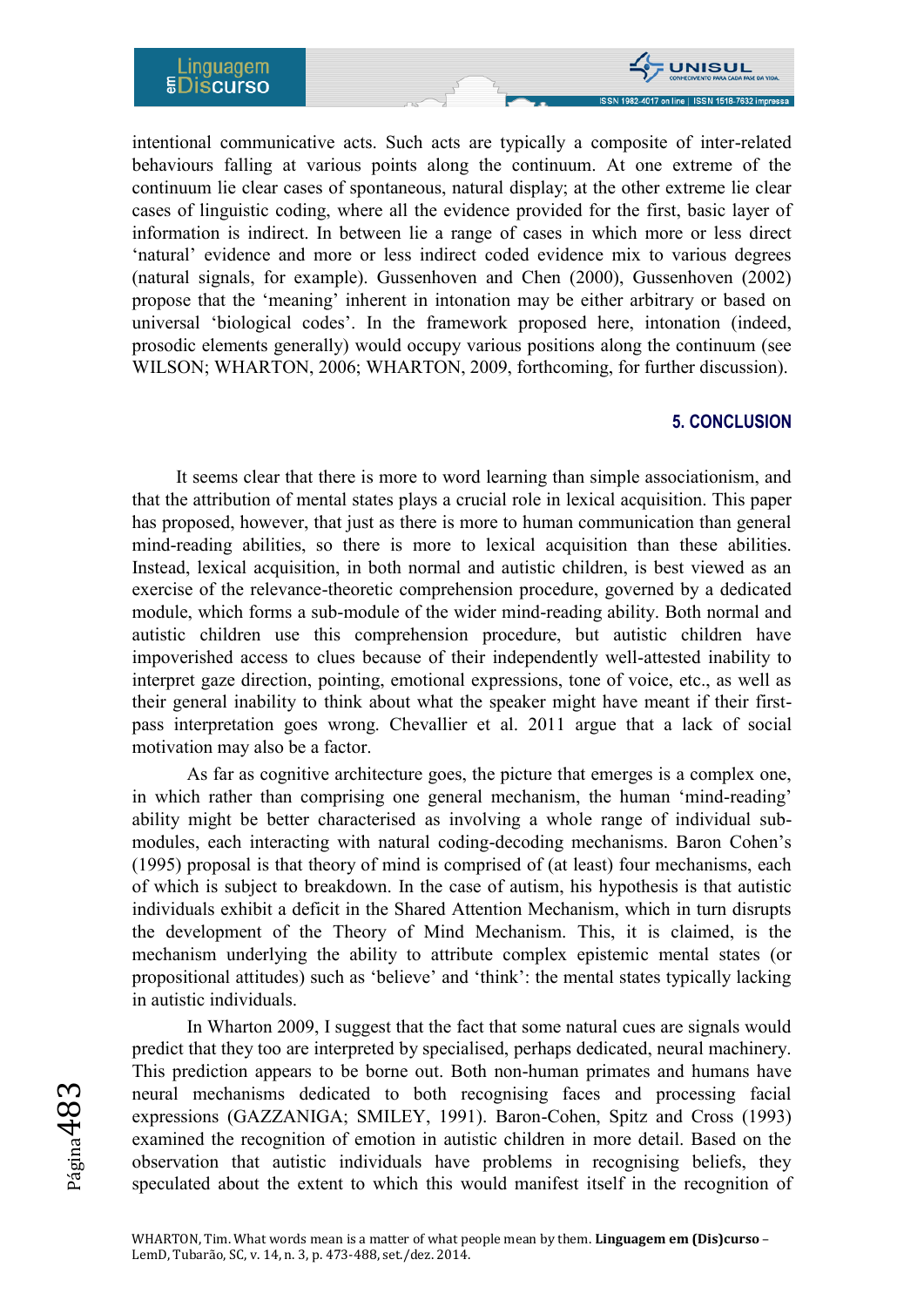

‗cognitive' emotions. These are emotions such as surprise, which, since they are caused by beliefs, presume some sort of understanding of beliefs. Baron-Cohen et al. regard these as distinct from 'simple' emotions—those emotions (such as happiness and sadness) caused by situations. As predicted, the autistic children had more difficulty recognising surprise (though see CHEVALLIER et al., 2011 for a different view). To the extent that these findings (and the suppositions on which they are based) are correct, it might be taken to suggest that while the meta-communicative and meta-psychological abilities in these subjects are impaired, certain of the mechanisms that decode signals remain intact. In current paradigms, lexical acquisition experiments do not recognise the sign-signal distinction, and potentially interesting questions are overlooked. Can the ability to interpret natural signals be impaired independently of other parts of the mindreading ability?

Lexical acquisition experiments also do not recognise the distinction between ostensive and non-ostensive use of natural cues. Notice that in these experiments gaze direction is not (or at least not always) used ostensively in the way it is in the example in §4. As we have seen, though, children are disposed from a very early age to monitor gaze direction (indeed, may have a sub-module dedicated to it), and since the fact that the adult is uttering words to the child is good evidence that he/she is communicating, the child's comprehension module (which presumably is not immune to false positives anyway) is activated. Happé and Loth (2002, p. 31) suggest that it would be interesting to monitor brain activity during observation of ostensive and non-ostensive acts in mental attribution tasks. It would also be informative to see whether the fact that a natural cue is used ostensively or non-ostensively would make any difference in a wordlearning task.

And finally, there seems to be a parallel worth exploring: given (a) that the gap that exists between the concept encoded by a word and the concept communicated by occasion-specific uses of that word; (b) that words are rarely used to convey their exact literal meaning; (c) that the way children acquire words might provide them with clues as to how they are used, and (d) that there are arguments to suggest that the specifically pragmatic ‗comprehension' module may be implicated lexical acquisition as well as lexical pragmatics, it might at least be interesting to consider the extent to which understanding words (in normal adult comprehension) might be said to be a matter of acquiring new (in the sense of fine-grained, subtly nuanced and modulated by natural pragmatic factors) word meanings. After all, for children and adults alike, what words mean is a matter of what people mean by them.

#### **REFERENCES**

**UNISUL** 

ABERCROMBIE, D. Paralanguage. *British Journal of Disorders of Communication*, London, The College Press, *v. 3*, 1996, p. 55-59.

AKHTAR, N. Relevance and Early Word Learning. *Journal of Child Language*, Cambridge, Cambridge University Press, *v. 29*, 2002, p. 677-686.

University Press, *v. 29*, 2002, p. 677-686.<br>
CO<br>
CO<br>
Contribution Control Control Control Control Certains Child Development, Oxford, Blackwell, *v. 6*<br>
ALLOTT, N; TEXTOR, M. Lexical Pragmatic Adjust<br> *International Revie* \_\_\_\_\_\_; CARPENTER, M; TOMASELLO, M. The Role of Discourse Novelty in Children's Early Word Learning. *Child Development*, Oxford, Blackwell, *v. 67*, 1996, p. 635-645.

ALLOTT, N; TEXTOR, M. Lexical Pragmatic Adjustment and the Nature of Ad Hoc Concepts. *International Review of Pragmatics*, Vancouver, *v. 4*, n. 3, 2012, p. 185-208.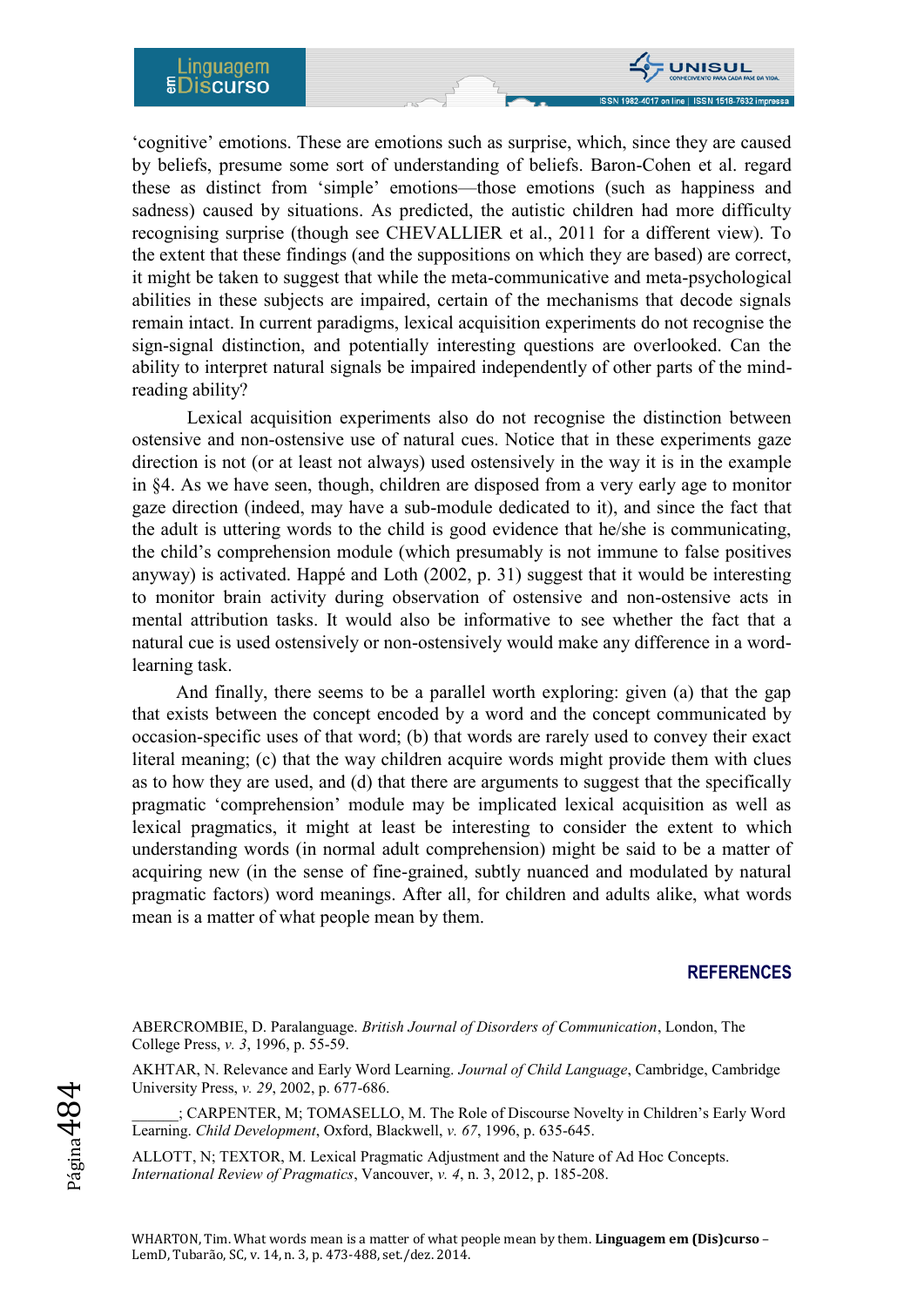

BALDWIN, D. Infant Contribution to the Achievement of Joint Reference. *Child Development,* Oxford, Blackwell, *v. 62*, 1991, p. 875-890.

**UNISUL** 

SSN 1982-4017 on line | ISSN 1518-7632

\_\_\_\_\_\_. Infants' Ability to Consult the Speaker for Clues for Word Reference. *Journal of Child Language,* Cambridge, Cambridge University Press, *v. 20*, 1993, p. 395-418.

BARON-COHEN, S. *Mindblindness*: An Essay on Autism and Theory of Mind. Cambridge, MA: MIT Press, 1995.

\_\_\_\_\_\_; SPITZ, A.; CROSS, P. Do Children with Autism Recognise Surprise? A Research Note. *Cognition and Emotion*, London, Taylor and Francis, *v. 76*, 1993, p. 507-516.

\_\_\_\_\_\_; BALDWIN, D; CROWSON, M. Do children with Autism Use the Speaker's Direction of Gaze Strategy to Crack the Code of Language? *Child Development*, Oxford, Blackwell, *v. 68*, 1997, p. 48-57.

BARRERA, M; MAURER, D. The Perception of Facial Expressions by the Three-Month-Old. *Child Development*, Oxford, Blackwell, *v. 52*, 1981, p. 203-206.

BLOOM, P. *How Children Learn the Meanings of Words*. Boston, MA: MIT Press, 2001a.

\_\_\_\_\_\_. Précis of ‗How Children Learn the Meanings of Words'. *Behavioral and Brain Sciences*, Cambridge, Cambridge University Press, *v. 24*, 2001b, p. 1094-1103

\_\_\_\_\_\_; GERMAN, T. Two Reasons to Abandon the False Belief Task as a Test of Theory of Mind. *Cognition*, Amsterdam, Elsevier, *v. 77*, 2000, B25-B31.

BREHENY, R. Communication and Folk Psychology. *Mind and Language*, Oxford, Blackwell, *v. 211*, 2006, p. 74-107.

BURTON-ROBERTS, N. (ed.) *Pragmatics*. London: Palgrave, 2007.

CARSTON, R. *Thoughts and utterances*: The Pragmatics of Explicit Communication. Oxford: Blackwell, 2002.

\_\_\_\_\_\_. Lexical Pragmatics, Ad Hoc Concepts and Metaphor: From a Relevance Theory Perspective. *Italian Journal of Linguistics*, *v. 22*, n. 1, 2010, p. 153-180.

CARRUTHERS, P.; BOUCHERS J. (eds.) *Language and thought*: Interdisciplinary Themes. Cambridge: Cambridge University Press, 1998.

\_\_\_\_\_\_; CHAMBERLAIN, A. (eds.) Evolution and the Human Mind: Modularity, Language and Metacognition. New York: Cambridge University Press, 2000

CHEVALLIER, C; NOVECK, I; HAPPÉ, F; WILSON, D. What's in a Voice? Prosody as a Test Case for the Theory of Mind Account of Autism. *Neuropsychologia*, 2010, p. 507-517.

CHOMSKY, N. *Language and Problems of Knowledge*: The Managua lectures. Cambridge, MA: MIT Press, 1988.

DIESENDRUCK, G. Word-Learning without Theory of Mind: Possible, but Useless. Contribution to the Online Discussion on Coevolution of Language and Theory of Mind. 2004. Available on: www.interdisciplines.org.

EKMAN, P. EMOTIONAL and Conversational Nonverbal Signals. In: MESSING, L.; CAMPBELL, R. (eds.) *Gesture, Speech and Sign*. Oxford: Oxford University Press, 1999. p. 45-57.

FODOR, J. *The Modularity of Mind*. Cambridge, MA: MIT Press, 1983.

FRIDLUND, A. *Human Facial Expression*: An Evolutionary View. San Diego: Academic Press, 1994

FRITH, U. (ed.). *Autism and Asperger Syndrome*. Cambridge: Cambridge University Press, 1991.

GAZZANIGA, M; SMILEY, C. Hemispheric Mechanisms Controlling Voluntary and Spontaneous Facial Expressions. *Journal of Cognitive Neuroscience*, Cambridge, MA, MIT Press, *v. 2*, 1991, p. 239- 245.

GIGERENZER, G: TODD, P. Fast and Frugal Heuristics: The Adaptive Toolbox. In: ABC Research Group. *Simple Heuristics that Make us Smart*. Oxford: Oxford University Press, 1999.

LA<br>
ABC Research Group. Simple Heuristics that Make us<br>
Thiversity Press, 1999.<br>
GRICE, H. P. Meaning. *Philosophical Review*, v. 66, 1<br>
WHARTON, Tim. What words mean is a matter of what p<br>
LemD, Tubarão, SC, v. 14, n. 3, \_\_\_\_\_\_; \_\_\_\_\_\_; ABC Research Group. *Simple Heuristics that Make us Smart*. Oxford: Oxford University Press, 1999.

GRICE, H. P. Meaning. *Philosophical Review*, v. 66, 1957, p. 377-388.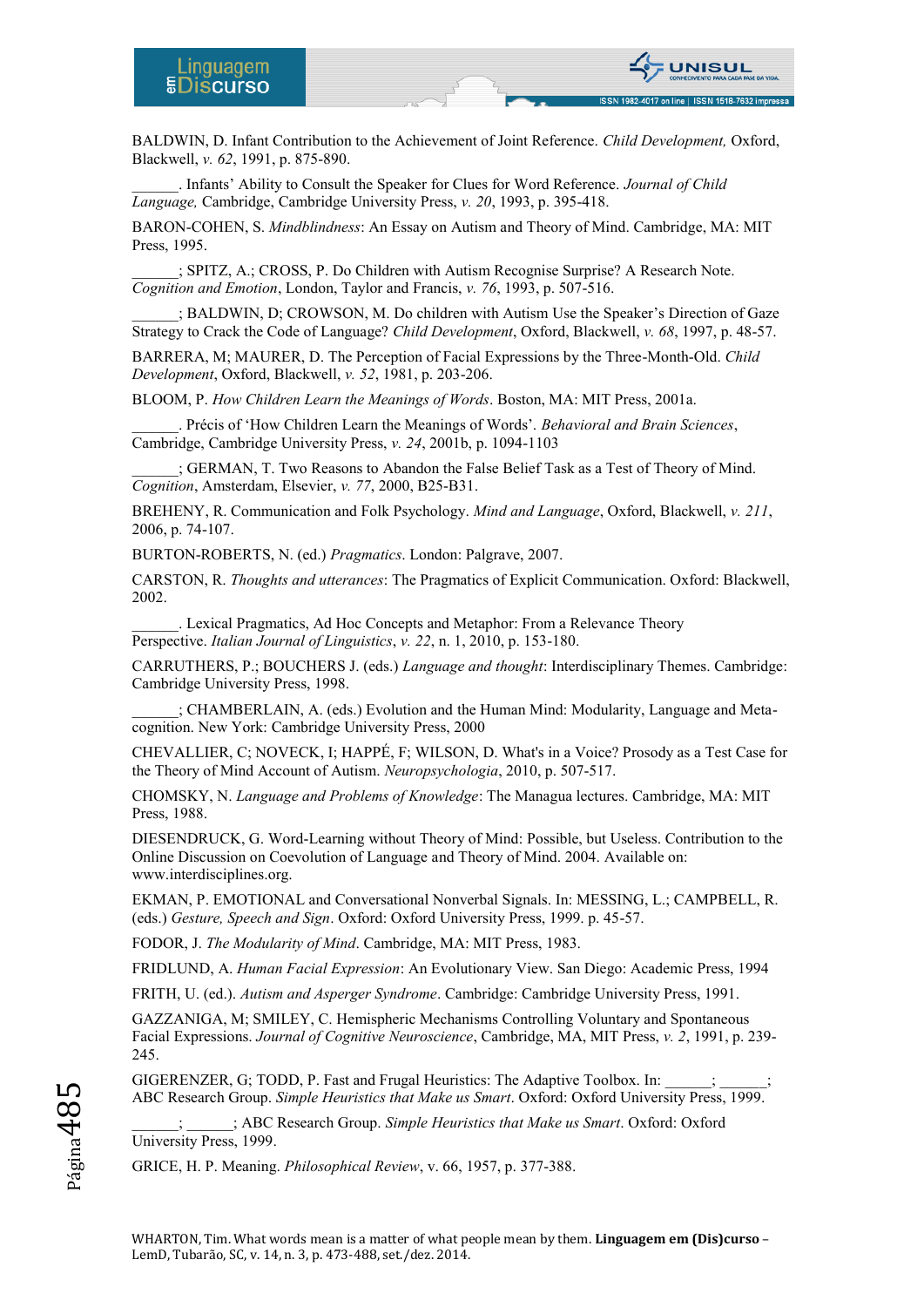

\_\_\_\_\_\_. Utterer's Meaning, Sentence Meaning and Word-Meaning. *Foundations of Language*, *v. 4*, 1968, p. 225-242.

\_\_\_\_\_\_. Utterer's Meaning and Intentions. *Philosophical Review*, *v. 78*, 1969, p. 147-177.

\_\_\_\_\_\_. *Studies in the Way of Words*. Cambridge, MA: Harvard University Press, 1989.

GUSSENHOVEN, C. Intonation and Interpretation. *Proceedings of the First International Conference on Speech Prosody*, Aix-en-Provence, ProSig and Université de Provence Laboratoire Parole et Language. 2002, p. 47-57.

\_\_\_\_\_\_; CHEN, A. Universal and Language-Specific Effects in the Perception of Question Intonation. *International Conference on the Processing of Spoken Language*, Beijing, *v. 6*, n. 2, 2000, p. 1-4.

HAPPÉ, F. Autism: An Introduction to Psychological Theory. Cambridge MA: Harvard University Press, 1994

\_\_\_\_\_\_. The Autobiographical Writings of Three Asperger Syndrome Adults: Problems of Interpretation and Implications for Theory. In: FRITH, U. (ed.) *Autism and Asperger Syndrome*. Cambridge: Cambridge University Press, 1992. p. 207-242

\_\_\_\_\_\_; LOTH, E. Theory of Mind and Tracking Speakers' Intentions. *Mind and Language*, Oxford, Blackwell, *v. 117*, 2002, p. 24-36.

HAUSER, M. *The Evolution of Communication*. Cambridge, MA: MIT Press, 1996

HINDE, R. (ed.) *Non-Verbal Communication*. Cambridge: Cambridge University Press, 1972

HIRSCHFELD, L.; GELMAN, S. (eds.) *Mapping the Mind*: Domain Specificity in Cognition and Culture. Cambridge: Cambridge University Press, 1994.

KAHNEMAN, D. *Thinking, Fast and Slow*. New York: Allen Lane, 2011.

KHALFA, J. (Ed.) *What is Intelligence?* Cambridge: Cambridge University Press, 1994.

LAURENCE, S.; MARGOLIS, E. (eds.) *Creations of the Mind*: Theories of Artifacts and their Representation. Oxford: Oxford University Press, in press.

LESLIE, A. Pretense and Representation: the Origins of ‗Theory of Mind'. *Psychological Review*, Washington: American Psychological Association, *v. 94*, 198, p. 412-426.

\_\_\_\_\_\_. ToMM, ToBY and Agency: Core Architecture and Domain-Specificit‖. In: HIRSCHFELD, L.; GELMAN, S. (eds.) *Mapping the Mind*: Domain Specificity in Cognition and Culture. Cambridge: Cambridge University Press, 1994. p. 119-148.

\_\_\_\_\_\_; HAPPÉ, F. *Autism and Ostensive Communication*: the Relevance of Metarepresentation. *Development and Psychopathology*, Cambridge: Cambridge University Press, v. 1, 1989, p. 205-212.

McCANN, J; PEPPÉ, S. Prosody in Autism Spectrum Disorders: a Critical Review. *International Journal of Language and Communication Disorders*, *v. 38*, n. 4, 2003, p. 325–350.

MESSING, L.; CAMPBELL, R. (eds.) *Gesture, Speech and Sign*. Oxford: Oxford University Press, 1999. p. 45-57

MUNDY, P; SIGMAN, M; UNGERER, J; SHERMAN, T. Defining the Social Deficits in Autism: the Contribution of Nonverbal Communication Measures. *Journal of Child Psychology and Psychiatry*, Oxford, Blackwell, 1986, p. 657-669.

MOORE C.; Dunham P. (eds.) *Joint Attention*: its Origins and Role in Development. Hillsdale, NJ: Lawrence Erlbaum, 1995

MURIS, P; MEESTERS, C; MERCKELBACH, H; LOMME, M. Knowledge of Basic Emotions in Adolescent and Adult Individuals with Autism. *Psychological Reports*, Montana, Ammons Scientific, *v. 761*, 1995p. 52-54.

ONISHI, K; BAILLARGEON, R. Do 15 month-old infants understand false beliefs? *Science*, American Association for the Advancement of Science, *v. 308*, 2005, p. 255-258.

Association for the Advancement of Science, v. 308, 2<br>
ORIGGI, G; SPERBER, D. Evolution, communication<br>
CARRUTHERS, P.; CHAMBERLAIN, A. (eds.) Evol<br>
and Meta-Cognition. New York: Cambridge Universit<br>
Aggregation of the Vie ORIGGI, G; SPERBER, D. Evolution, communication and the proper function of language. In: CARRUTHERS, P.; CHAMBERLAIN, A. (eds.) Evolution and the Human Mind: Modularity, Language and Meta-Cognition. New York: Cambridge University Press, 2000. p. 140-169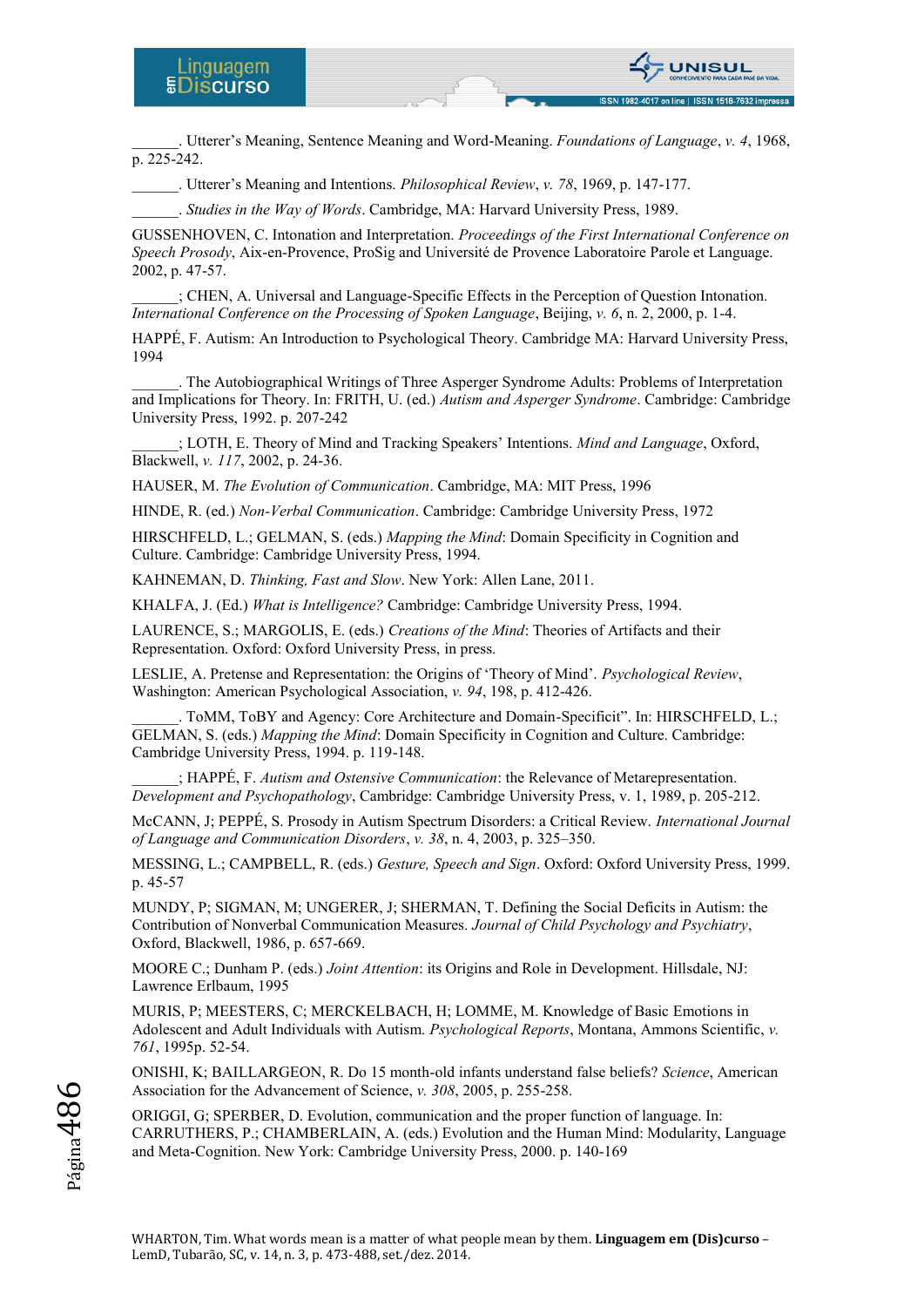

OZONOFF, S; PENNINGTON, B; ROGERS, S. Are there Emotion Perception Deficits in Young Autistic Children? *Journal of Child Psychology and Psychiatry and Allied Discipline*, Oxford, Blackwell, *v. 31*, n. 3, 1990, p. 343-361.

**UNISUL** 

ISSN 1982-4017 on line | ISSN 1518-7632

PAPOUSEK, H; PAPOUSEK, M. Early Ontogeny of Human Social Interaction: its biological roots and social dimensions. In: von CRANACH M. (ed.) *Human Ethology*: Claims and Limits of a New Discipline. Cambridge: Cambridge University Press, 1979.

PETER, H; OUSTON, J; LEE, A. What's in a face? The Case of Autism. *British Journal of Psychology*, British Psychological Society, *v. 79*, n. 4, 1988, p. 441-453.

RECANATI, F. Does Linguistic Communication Rest on Inference? *Mind and Language*, Oxford, Blackwell, *v. 117*, 2002, p. 105-126.

SIGMAN, M; KASARI, C. Joint Attention Across Contexts in Normal and Autistic Children. In: MOORE C.; Dunham P. (eds.) *Joint Attention*: its Origins and Role in Development. Hillsdale, NJ: Lawrence Erlbaum, 1995.

SCHIFFER, S. *Meaning*. Oxford: Clarendon Press, 1972.

SCHOLL, B; LESLIE, A. Modularity, Development and ‗Theory of Mind'. *Mind and Language*, Blackwell, Oxford, *v. 14*, 1999, p. 131-153.

SKINNER, B. F. *Verbal Behavior*. New York: Appleton-Century-Crofts, 1957

SPERBER, D. Understanding Verbal Understanding. In: KHALFA, J. (ed.) *What is Intelligence?* Cambridge: Cambridge University Press, 1994a. p. 179-198.

The Modularity of Thought and the Epidemiology of Representations. In: HIRSCHFELD, L.; GELMAN, S. (eds.) *Mapping the Mind*: Domain Specificity in Cognition and Culture. Cambridge: Cambridge University Press, 1994b. p. 39-67

Metarepresentations in an Evolutionary Perspective. In: (ed.) Metarepresentations: a Multidisciplinary Perspective. Oxford: Oxford University Press, 2000. p. 117-137.

\_\_\_\_\_\_ (ed.) Metarepresentations: a Multidisciplinary Perspective. Oxford: Oxford University Press, 2000

. Reply to Diesendruck. Contribution to the Online Discussion on Coevolution of Language and Theory of Mind. 2004. Available on: www.interdisciplines.org.

\_\_\_\_\_\_. Seedless Grapes: Nature and Culture. In: LAURENCE, S.; MARGOLIS, E. (eds.) *Creations of the Mind*: Theories of Artifacts and their Representation. Oxford: Oxford University Press, 2007.

\_\_\_\_\_\_; WILSON D. Relevance: Communication and Cognition. Oxford: Blackwell, 1986/1995.

The Mapping Between the Mental and Public Lexicon. In: CARRUTHERS, P.; BOUCHERS J. (eds.) *Language and Thought*: Interdisciplinary Themes. Cambridge: Cambridge University Press, 1998. p. 184-200.

Pragmatics, Modularity and Mind-Reading. *Mind and Language*, Oxford: Blackwell, *v. 17*, 2002, p. 3-23

SURIAN, L; CALDI, S; SPERBER, D. Attribution of Beliefs by 13 Month Old Infants. *Psychological Science*, *v. 18*, July 2007, p. 580-586.

TOMASELLO, M; AKHTAR, N. Two-Year-Olds Use Pragmatic Cues to Differentiate Reference to Objects and Action. *Cognitive Development, v. 10*, 1995, p. 201-224.

\_\_\_\_\_\_; BARTON, M. Learning Words in Non-Ostensive Contexts. *Cognitive Development, v. 10*: 1994, p. 201-224.

van HOOFF, J. A. R. A. M. A Comparative Approach to the Phylogeny of Laughter and Smiling. In: HINDE, R. (ed.) Non-Verbal Communication. Cambridge: Cambridge University Press, 1972. p. 209- 238.

WHARTON, T. Interjections, Language and the ‗Showing'/‗Saying' Continuum. *Pragmatics and Cognition*, *v. 11*, n. 1, 2003a, p. 39-91.

WHARTON, T. Interjections, Language and the 'Shov<br>Cognition, v. 11, n. 1, 2003a, p. 39-91.<br>Advanced Matural Pragmatics and Natural Codes. *Mind*<br>447-477.<br>WHARTON, Tim. What words mean is a matter of what p<br>LemD, Tubarão, S \_\_\_\_\_\_. Natural Pragmatics and Natural Codes. *Mind and Language*, Oxford, Blackwell, *v. 18*, 2003b, p. 447-477.